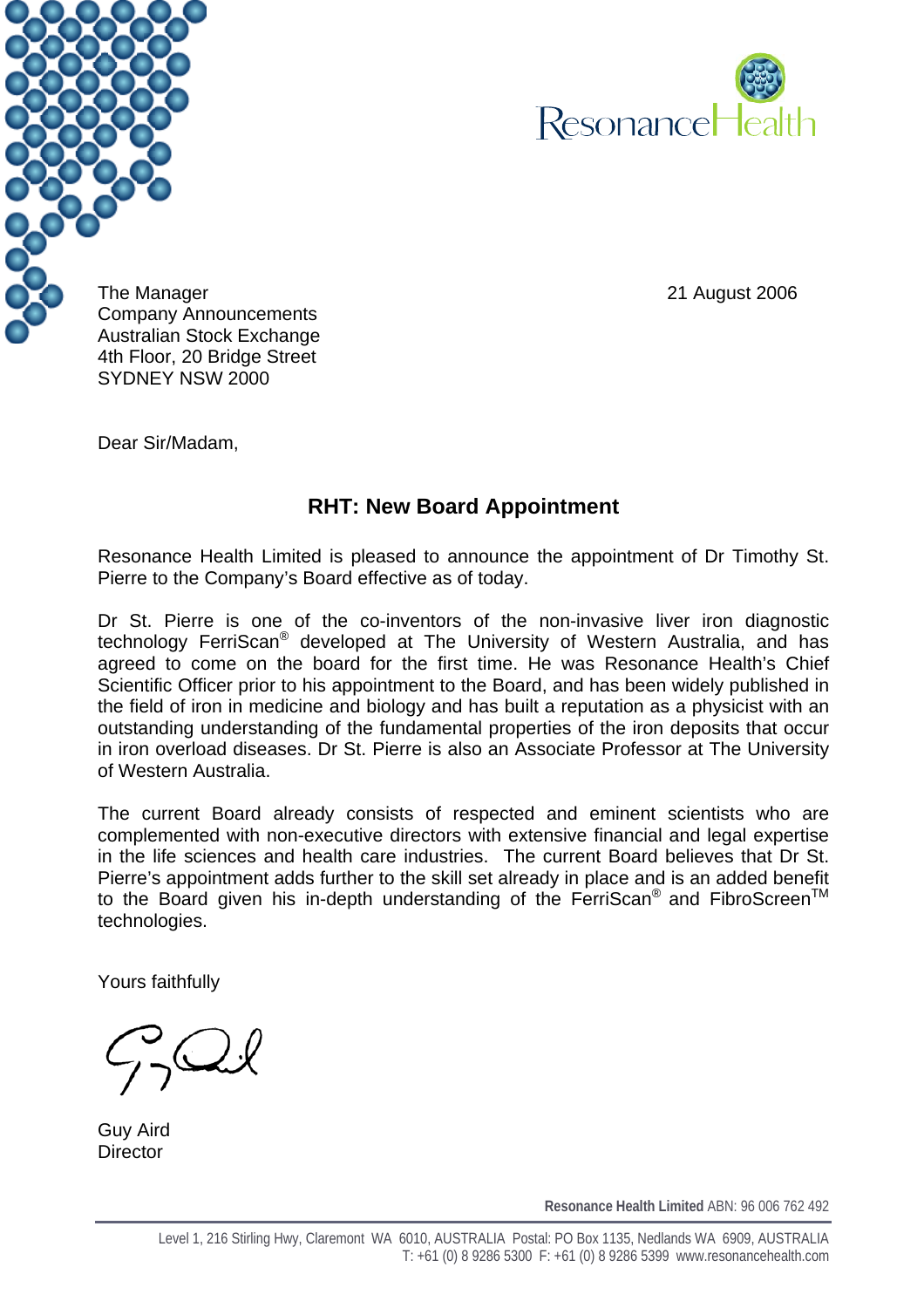*Rule 3.19A.1*

# **Appendix 3X**

## *Initial Director's Interest Notice*

*Information or documents not available now must be given to ASX as soon as available. Information and documents given to ASX become ASX's property and may be made public.* 

Introduced 30/9/2001.

|            | Name of entity: RESONANCE HEALTH LIMITED |
|------------|------------------------------------------|
| <b>ABN</b> | 96 006 762 492                           |

We (the entity) give ASX the following information under listing rule 3.19A.1 and as agent for the director for the purposes of section 205G of the Corporations Act.

| <b>Name of Director</b> | Timothy St. Pierre |
|-------------------------|--------------------|
| Date of appointment     | 21 August 2006     |

#### **Part 1 - Director's relevant interests in securities of which the director is the registered holder**

*In the case of a trust, this includes interests in the trust made available by the responsible entity of the trust*

Note: In the case of a company, interests which come within paragraph (i) of the definition of "notifiable interest of a director" should be disclosed in this part.

#### **Number & class of securities**

9,078,750 Fully Paid Ordinary Shares 675,000 Class F Performance Shares

<sup>+</sup> See chapter 19 for defined terms.